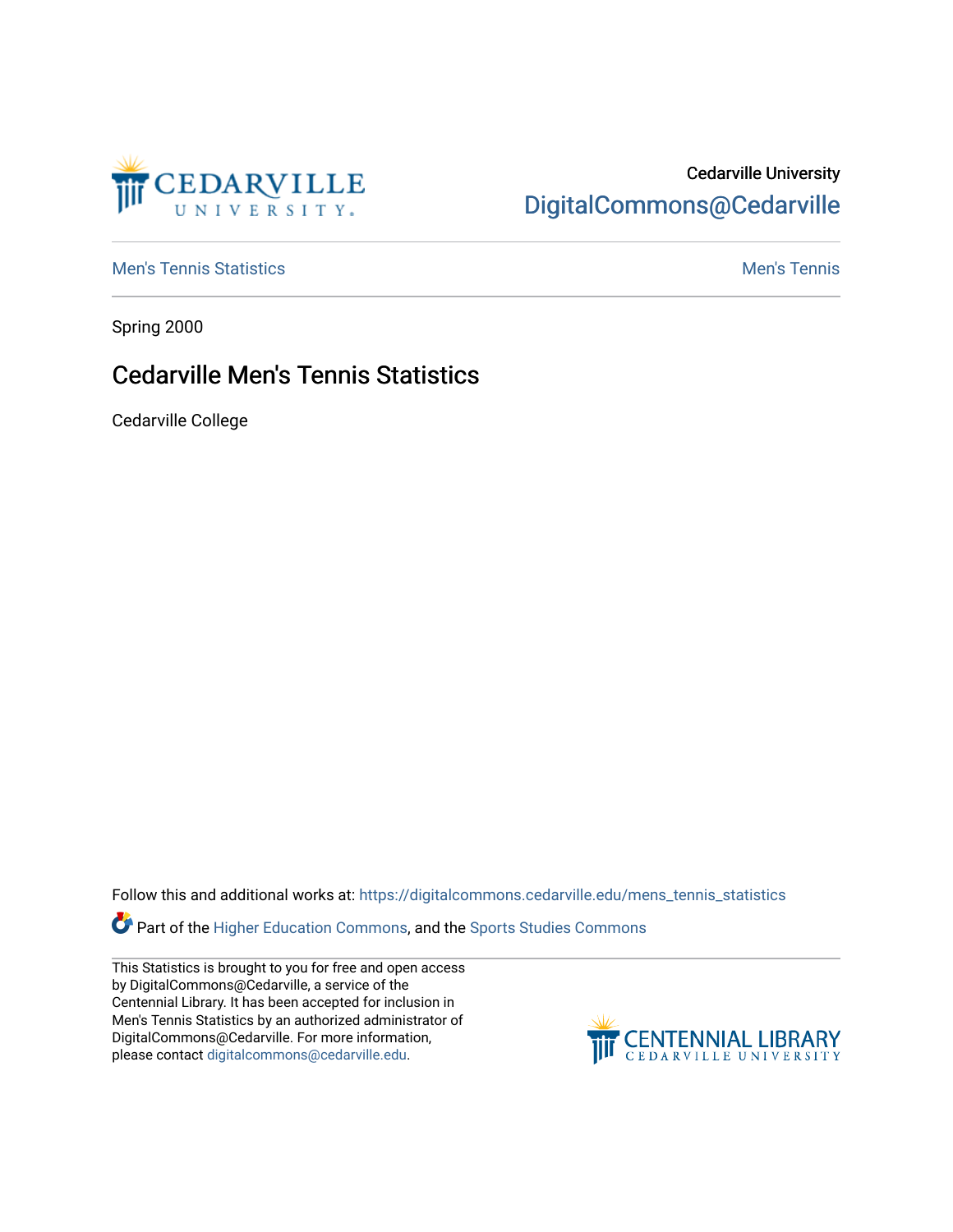Top 15 Function Dist. 22  $MUC$  $1966.3 - 5$  $((\epsilon, \epsilon)$  $\overline{\mathcal{S}}$  $6 -$ 1967  $(z_{nc})$  $9 - 0$  $\mathsf{X}% _{T}=\mathsf{X}_{T}\!\left( a,b\right) ,\ \mathsf{X}_{T}=\mathsf{X}_{T}\!\left( a,b\right) ,$  $1968$  $(157)$  $\overline{S}$  $\times$  $\chi$  $( \gamma \gamma)$  $1969$  $13 - 2$  $\overline{\mathcal{E}}$  $($  i( )  $\propto$  $1970$  $18 \lambda$  $\overline{\mathsf{X}}$  $1971$  $(z_{\alpha d})$  $20 2$  $1972$  16 =  $\times$  $(15T)$  $\mathcal{Z}$  $\times$  $($   $\langle \cdot \rangle$  $\bar{\chi}$  $1973$  $20 - 0$  $\times$  $(-\kappa)^{\top}$ 1974  $20 - C$  $\chi$  $\overline{\chi}$  $\zeta$  (c)  $24 - 0$  $\chi$  $1975$  $\overline{X}$  $\left( \begin{array}{c} n \end{array} \right)$  $2/ - 1$  $\times$  $1976$  $\overline{\chi}$  $(11)$  (188–20)  $1977$  $18 - 3$  $\chi$  $\times$  $(n)$  (207-22) 1978  $19 - 2$  $\times$  $\times$ 1979  $(\sqrt{223}-29)$  $\times$  $16 \overline{2}$  $\chi$  $\frac{1980}{1986}$   $\frac{18}{902}$   $\frac{2}{903}$  $1980$  $\begin{pmatrix} u \\ v \end{pmatrix} \begin{pmatrix} 24/ - 2.6 \\ 256 - 36 \end{pmatrix}$  $\chi$  $\boldsymbol{\times}$  $\chi$  $\bar{\chi}$  $(4) (276 - 33)$  $\times$  $1982$  $20 - 3$  $\chi$  $\binom{n}{k}$  (300 –38)  $\times$  $1983$  $24 - 5$  $\overline{X}$  $\frac{1}{2}$  (321-41)  $3/ - 3$  $1984$  $1346$  $\times$  $\chi$  $\omega$ er

 $1244$